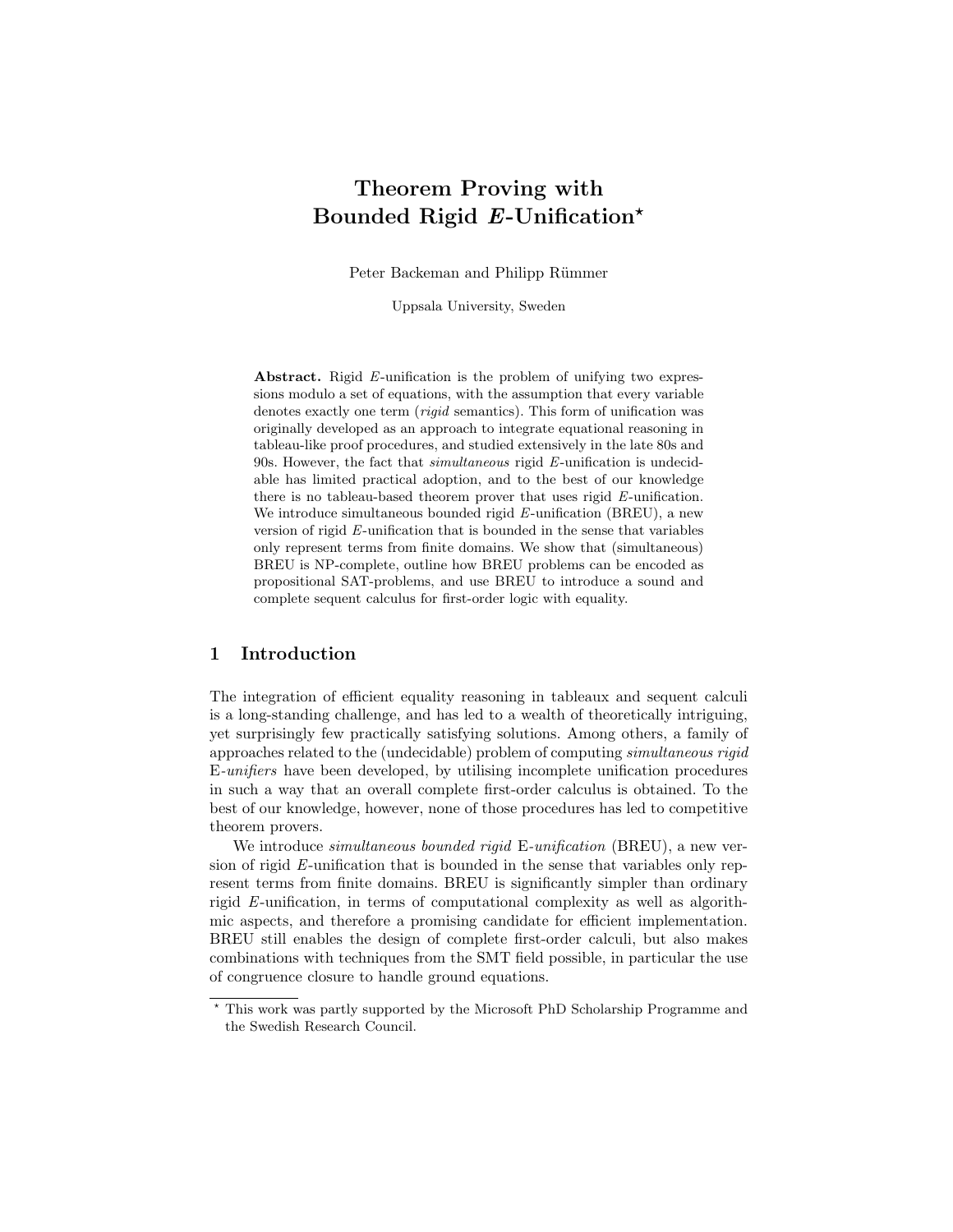#### 1.1 Background and Motivating Example

We start by illustrating our approach using the following problem (from [5]):

$$
\phi = \exists x, y, u, v. \begin{pmatrix} (a \not\approx b \lor g(x, u, v) \approx g(y, f(c), f(d))) \land \\ (c \not\approx d \lor g(u, x, y) \approx g(v, f(a), f(b))) \end{pmatrix}
$$

To show validity of  $\phi$ , a Gentzen-style proof (or, equivalently, a tableau) can be constructed, using free variables for  $x, y, u, v$ :

| $a \approx b \vdash g(X, U, V) \approx g(Y, f(c), f(d))$                                                                             | $c \approx d + g(U, X, Y) \approx g(V, f(a), f(b))$ |  |  |  |
|--------------------------------------------------------------------------------------------------------------------------------------|-----------------------------------------------------|--|--|--|
| $\vdash (a \not\approx b \lor g(X, U, V) \approx g(Y, f(c), f(d))) \land (c \not\approx d \lor g(U, X, Y) \approx g(V, f(a), f(b)))$ |                                                     |  |  |  |
| Εφ                                                                                                                                   |                                                     |  |  |  |

To finish this proof, both  $A$  and  $B$  need to be closed by applying further rules, and substituting concrete terms for the variables. The substitution  $\sigma_l =$  ${X \mapsto Y, U \mapsto f(c), V \mapsto f(d)}$  makes it possible to close A through equational reasoning, and  $\sigma_r = \{X \mapsto f(a), U \mapsto V, Y \mapsto f(b)\}\)$  closes  $\mathcal{B}$ , but neither closes both. Finding a substitution that closes both branches is known as simultaneous rigid E-unification (SREU), and has first been formulated in [9]:

**Definition 1 (Rigid E-Unification).** Let  $E$  be a set of equations, and s, t be terms. A substitution  $\sigma$  is called a rigid E-unifier of s and t if  $s\sigma \approx t\sigma$  follows from  $E\sigma$  via ground equational reasoning. A simultaneous rigid E-unifier  $\sigma$  is a common rigid E-unifier for a set  $(E_i, s_i, t_i)_{i=1}^n$  of rigid E-unification problems.

In our example, two rigid E-unification problems have to be solved:

$$
E_1 = \{a \approx b\}, \qquad s_1 = g(X, U, V), \quad t_1 = g(Y, f(c), f(d)),
$$
  
\n
$$
E_2 = \{c \approx d\}, \qquad s_2 = g(U, X, Y), \quad t_2 = g(V, f(a), f(b)).
$$

We can observe that  $\sigma_s = \{X \mapsto f(a), Y \mapsto f(b), U \mapsto f(c), V \mapsto f(d)\}\$ is a simultaneous rigid E-unifier, and suffices to finish the proof of  $\phi$ . In general, of course, the SREU problem famously turned out undecidable [4], which makes the style of reasoning shown here problematic.

Different solutions have been proposed to address this situation, including potentially non-terminating, but complete E-unification procedures [8], and terminating but incomplete algorithms that are nevertheless sufficient to create complete proof procedures [5, 11]. The practical impact of such approaches has been limited; to the best of our knowledge, there is no (at least no actively maintained) theorem prover based on such explicit forms of SREU.

This paper introduces a new approach, bounded rigid E-unification (BREU), which belongs to the class of "terminating, but incomplete" algorithms for SREU. In contrast to ordinary SREU, our method only considers E-unifiers where substituted terms are taken from some predefined finite set. This directly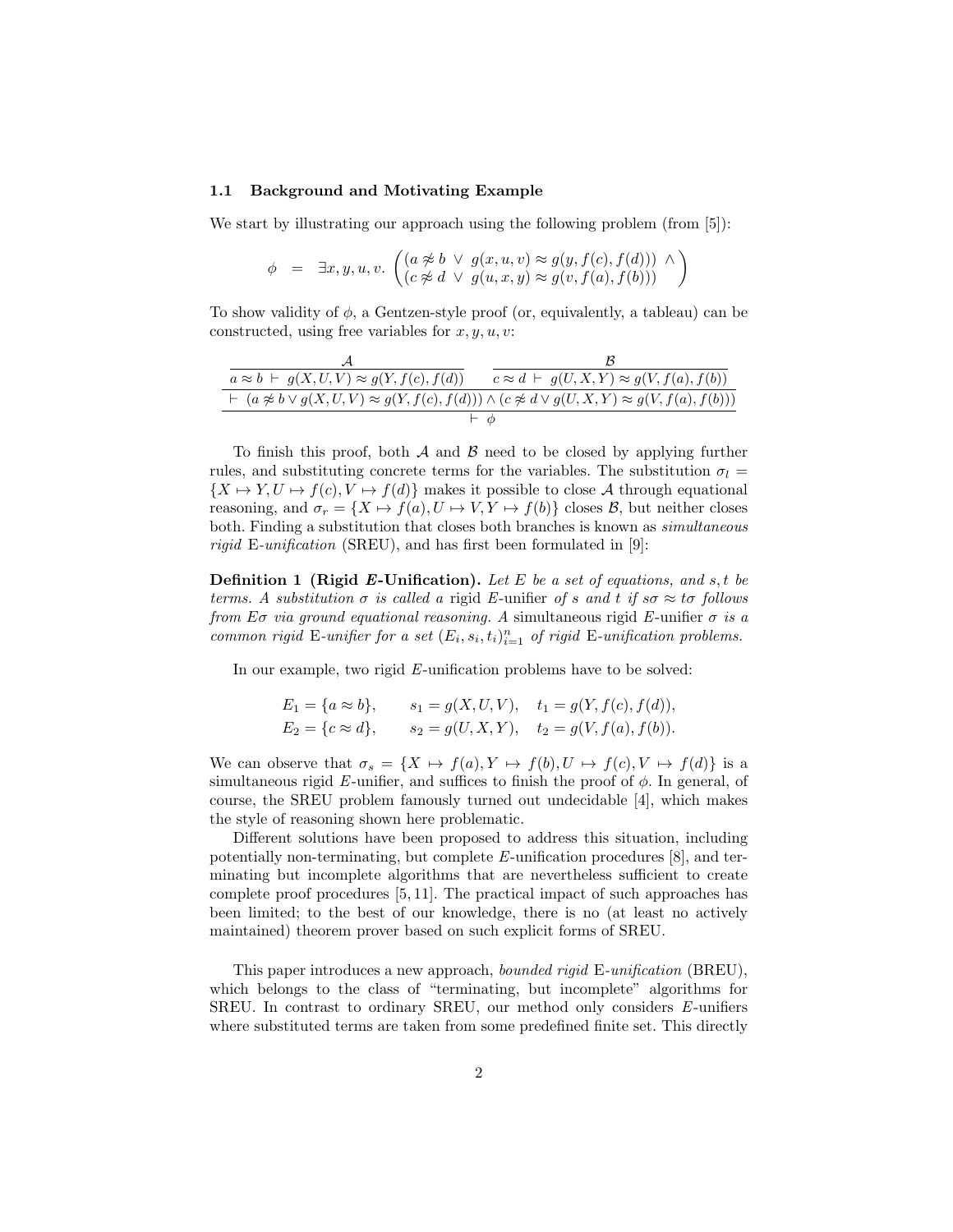implies decidability of the unification problem; as we will see later, the problem is in fact NP-complete, even for the simultaneous case, and can be handled efficiently using SAT technology. In our experiments, cases with hundreds of simultaneous unification problems and thousands of terms were well in reach, and future advances in terms of algorithm design and efficient implementation are expected to further improve scalability.

For sake of presentation, BREU operates on formulae that are normalised by means of flattening (observe that  $\phi$  and  $\phi'$  are equivalent):

$$
\phi' = \forall z_1, z_2, z_3, z_4. (f(a) \not\approx z_1 \lor f(b) \not\approx z_2 \lor f(c) \not\approx z_3 \lor f(d) \not\approx z_4 \lor
$$
  

$$
\exists x, y, u, v. \forall z_5, z_6, z_7, z_8. \left( \begin{array}{c} g(x, u, v) \not\approx z_5 \lor g(y, z_3, z_4) \not\approx z_6 \lor \\ g(u, x, y) \not\approx z_7 \lor g(v, z_1, z_2) \not\approx z_8 \lor \\ ((a \not\approx b \lor z_5 \approx z_6) \land (c \not\approx d \lor z_7 \approx z_8)) \end{array} \right)
$$

A proof constructed for  $\phi'$  has the same structure as the one for  $\phi$ , with the difference that all function terms are now isolated in the antecedent:

| $\ldots, g(X, U, V) \approx o_5, a \approx b \vdash o_5 \approx o_6$                                                                         | $\dots, q(U, X, Y) \approx o_7, c \approx d + o_7 \approx o_8$ |
|----------------------------------------------------------------------------------------------------------------------------------------------|----------------------------------------------------------------|
|                                                                                                                                              |                                                                |
| $f(a) \approx o_1 \vee f(b) \approx o_2 \vee f(c) \approx o_3 \vee f(d) \approx o_4 + \exists x, y, u, v. \forall z_5, z_6, z_7, z_8. \dots$ | ( *                                                            |
|                                                                                                                                              |                                                                |
| $\vdash \forall z_1, z_2, z_3, z_4. \dots$                                                                                                   |                                                                |

To obtain a bounded rigid E-unification problem, we now restrict the terms considered for instantiation of  $X, Y, U, V$  to the symbols that were in scope when the variables were introduced (at  $(*)$ ) in the proof): X ranges over constants  $\{o_1, o_2, o_3, o_4\}$ , Y over  $\{o_1, o_2, o_3, o_4, X\}$ , and so on. Since the problem is flat, those sets contain representatives of all existing ground terms at point  $(*)$ in the proof. It is therefore possible to find a simultaneous  $E$ -unifier, namely the substitution  $\sigma_b = \{X \mapsto o_1, Y \mapsto o_2, U \mapsto o_3, V \mapsto o_4\}.$ 

It has long been observed that this restricted instantiation strategy gives rise to a complete calculus for first-order logic with equality. The strategy was first introduced as dummy instantiation in the seminal work of Kanger [13] (in 1963, i.e., even before the introduction of unification), and later studied under the names *subterm instantiation* and *minus-normalisation* [6, 7]; the relationship to SREU was observed in [5]. The impact on practical theorem proving was again limited, however, among others because no efficient search procedures for dummy instantiation were available [7]. The present paper addresses this topic and makes the following main contributions:

- we define bounded rigid E-unification, as a restricted version of SREU, and investigate its complexity (Sect. 3);
- we present a sound, complete, and backtracking-free BREU-based sequent calculus for first-order with equality (Sect. 4–6);
- we give a preliminary experimental evaluation, comparing with other tableaubased theorem provers (Sect. 7).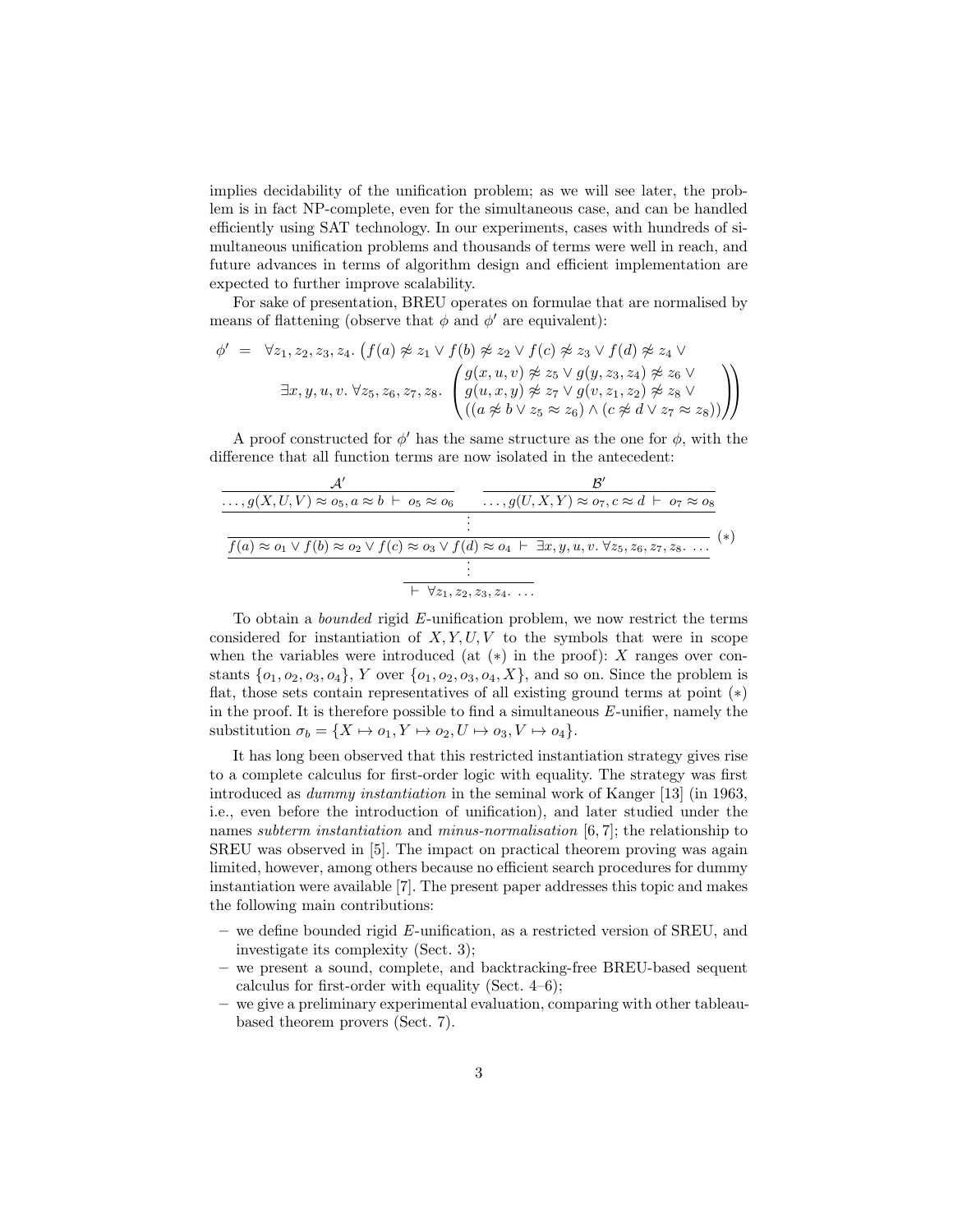#### 1.2 Further Related Work

For a general overview of research on equality handling in sequent calculi and related systems, as well as on SREU, we refer the reader to the detailed handbook chapter [6]. The following paragraphs survey some of the more recent work.

Our work is partly motivated by a recent line of research on backtrackingfree tableau calculi with free variables [10], capturing unification conditions as constraints that are attached to literals or tableau branches. This calculus was extended to handle equality using superposition-style inferences in [11], building on results from [5]. Our work resembles both [5, 11] in that we define an incomplete version of SREU, but show it to be sufficient for complete first-order reasoning. Our variant BREU is incomparable in completeness to the SREU solving in [5, 11]: BREU is able to derive a solution for the example shown in Sect. 1.1, which  $[5, 11]$  cannot; on the other hand, the procedures in  $[5, 11]$  are able to synthesise new terms of unbounded size as unifiers, whereas our procedure only considers terms from predefined bounded domains. The calculus in [11] was further extended to handle linear integer arithmetic in [14], however, excluding functions (but including uninterpreted predicates, to which functions can be reduced via axioms), leading to a further unification problem that is incomparable in expressiveness.

Equality handling was integrated into hyper tableaux in [2], again using superposition-style inferences, and also including redundancy criteria. This work deliberately avoids the use of rigid free variables shared between multiple tableau branches, so that branches can be closed one at a time, and there is no need for simultaneous E-unification. The calculus was implemented in the Hyper prover, against which we compare our implementation in Sect. 7.

### 2 Preliminaries

We assume familiarity with classical first-order logic and Gentzen-style calculi (see e.g., [8]). Given countably infinite sets C of constants (denoted by  $c, d, \ldots$ ),  $V_b$  of bound variables (written  $x, y, \ldots$ ), and V of free variables (denoted by  $X, Y, \ldots$ ), as well as a finite set F of fixed-arity function symbols (written  $f, g, \ldots$ , the syntactic categories of *formulae*  $\phi$  and *terms t* are defined by

$$
\phi \ ::= \ \phi \wedge \phi \mid \phi \vee \phi \mid \neg \phi \mid \forall x. \phi \mid \exists x. \phi \mid t \approx t \ , \qquad t \ ::= \ c \mid x \mid X \mid f(t, \dots, t) \ .
$$

Note that we distinguish between constants and zero-ary functions for reasons that will become apparent later. We generally assume that bound variables  $x$ only occur underneath quantifiers  $\forall x$  or  $\exists x$ . Semantics of terms and formulae without free variables is defined as is common using first-order structures  $(U, I)$ consisting of a non-empty universe  $U$ , and an interpretation function  $I$ .

We call constants and (free or bound) variables *atomic terms*, and all other terms compound terms. A flat equation is an equation between atomic terms, or an equation of the form  $f(t_1, \ldots, t_n) \approx t_0$ , where  $t_0, \ldots, t_n$  are atomic terms. A flat formula is a formula  $\phi$  in which functions only occur in flat equations. A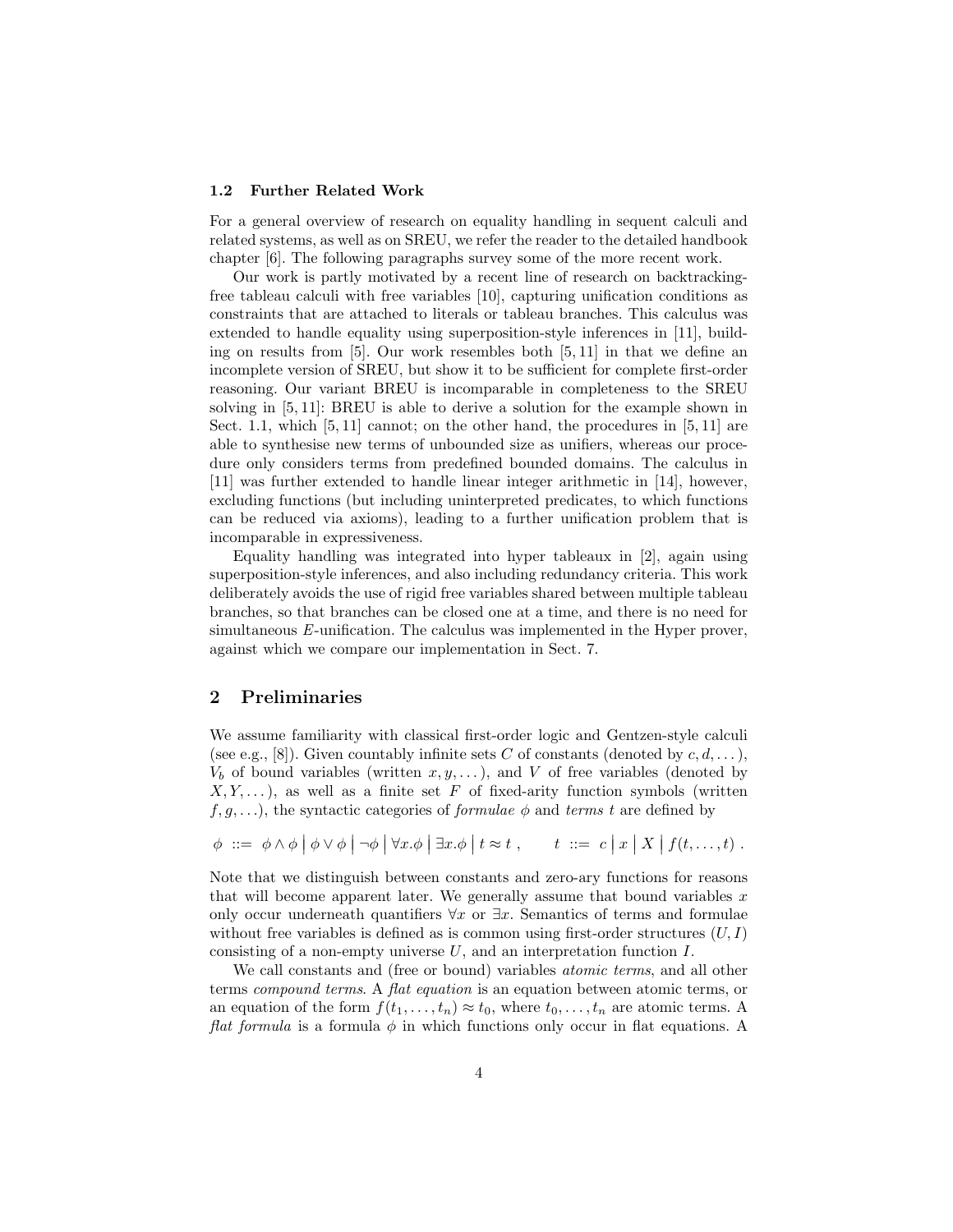formula  $\phi$  is positively flat (negatively flat) if it is flat, and every occurrence of a function symbol is underneath an even (odd) number of negations. Note that every formula can be transformed to an equivalent positively flat (negatively flat) formula; we will usually assume that such preprocessing has been applied to formulae handled by our procedures. This kind of preprocessing is also standard for congruence closure procedures [1], and similarly used in SMT solvers.

If  $\Gamma$  is a finite set of positively flat formulae (the *antecedent*), and  $\Delta$  a finite set of negatively flat formulae (the succedent), then  $\Gamma \vdash \Delta$  is called a sequent. A sequent  $\Gamma \vdash \Delta$  without free variables is called *valid* if the formula  $\bigwedge \Gamma \to \bigvee \Delta$ is valid. A calculus rule is a binary relation between finite sets of sequents (the premises) and sequents (the conclusion).

A substitution is a mapping of variables to terms, such that all but finitely many variables are mapped to themselves. Symbols  $\sigma, \theta, \ldots$  denote substitutions, and we use post-fix notation  $\phi\sigma$  or  $t\sigma$  to denote application of substitutions. An atomic substitution is a substitution that maps variables only to atomic terms. We write  $u[r]$  do denote that r is a sub-expression of a term or formula u.

**Definition 2 (Replacement relation [16]).** The replacement relation  $\rightarrow_E$ induced by a set of equations E is defined by:  $u[l] \rightarrow u[r]$  if  $l \approx r \in E$ . The relation  $\leftrightarrow_E^*$  represents the reflexive, symmetric and transitive closure of  $\rightarrow_E$ .

# 3 Bounded Rigid E-Unification

We present *bounded* rigid E-Unification, a restriction of rigid E-unification in the sense that we now require solutions to be atomic substitutions such that variables are only mapped to smaller atomic terms according to a given partial order  $\preceq$ . This order takes over the role of an occurs-check of regular unification.

**Definition 3 (BREU).** A bounded rigid  $E$ -unification (BREU) problem is a triple  $U = (\preceq, E, e)$ , with  $\preceq$  being a partial order over atomic terms such that for all variables X the set  $\{s \mid s \prec X\}$  is finite; E is a finite set of flat equations; and  $e = s \approx t$  is an equation between atomic terms (the target equation). An atomic substitution  $\sigma$  is called a bounded rigid E-unifier of s and t if s $\sigma \leftrightarrow_{E_{\sigma}}^* t \sigma$ and  $X\sigma \preceq X$  for all variables X.

Note that the partial order  $\prec$  is in principle an infinite object. However, only a finite part of it is relevant for defining and solving a BREU problem, which ensures that BREU problems can effectively be represented.

Definition 4 (Simultaneous BREU). A simultaneous bounded rigid E-unification problem is a pair  $(\preceq, (E_i, e_i)_{i=1}^n)$  such that each triple  $(\preceq, E_i, e_i)$  is a bounded rigid E-unification problem. An atomic substitution  $\sigma$  is a simultaneous bounded rigid E-unifier for  $(\preceq,(E_i,e_i)_{i=1}^n)$  if  $\sigma$  is a bounded rigid E-unifier for each problem  $(\preceq, E_i, e_i)$ .

A solution to a simultaneous BREU problem can be used to close all branches in a proof tree. In Sect. 4 we present the connection in detail.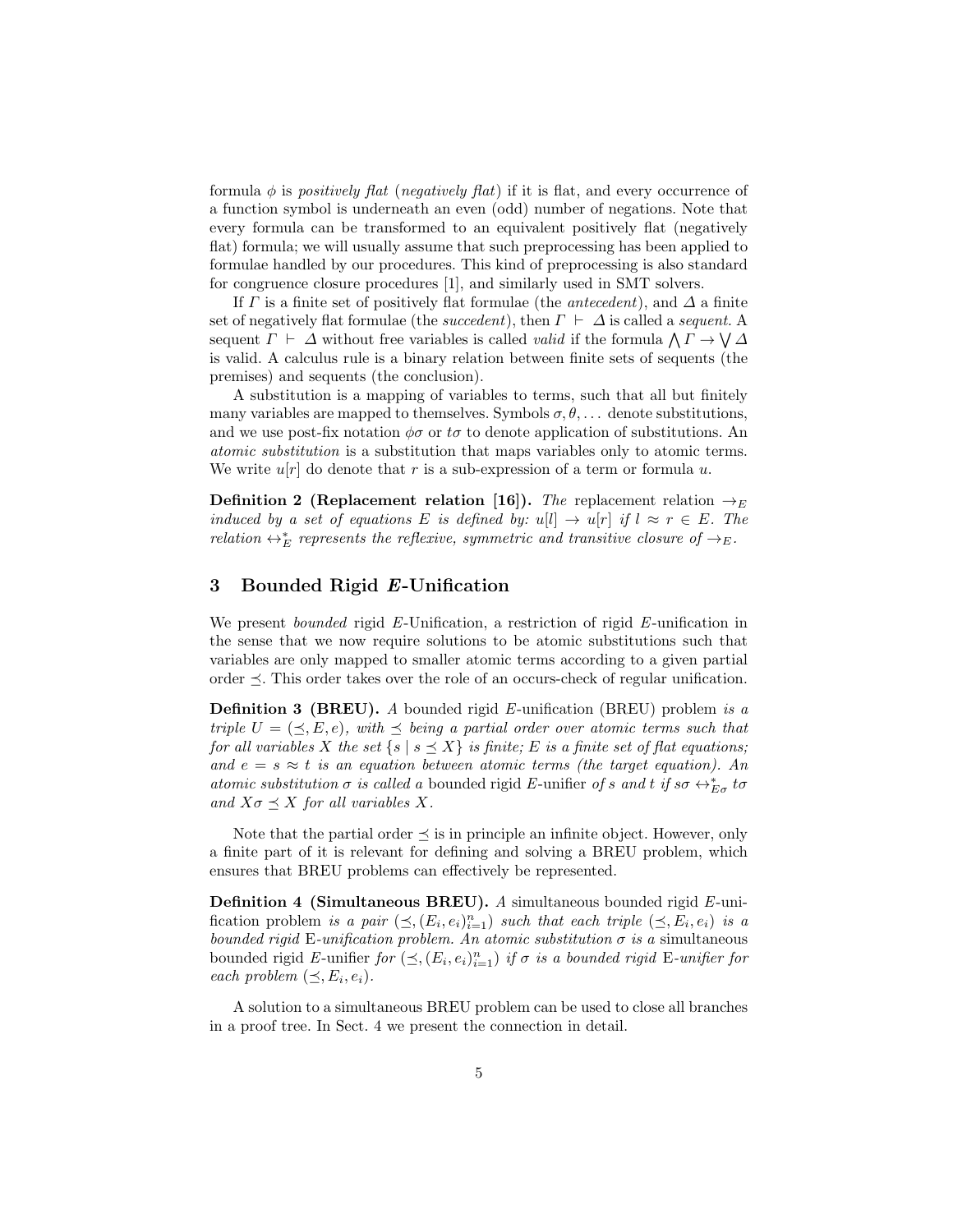Example 5. We revisit the example introduced in Sect. 1.1, which leads to the following simultaneous BREU problem  $(\preceq, \{(E_1, e_1), (E_2, e_2)\})$ :

$$
E_1 = E \cup \{a \approx b\}, \quad e_1 = o_5 \approx o_6, \quad E_2 = E \cup \{c \approx d\}, \quad e_2 = o_7 \approx o_8,
$$
  

$$
E = \begin{cases} f(a) \approx o_1, f(b) \approx o_2, f(c) \approx o_3, f(d) \approx o_4, \\ g(X, U, V) \approx o_5, g(Y, o_3, o_4) \approx o_6, g(U, X, Y) \approx o_7, g(V, o_1, o_2) \approx o_8 \end{cases}
$$

with  $\{a, b, c, d\} \prec o_1 \prec o_2 \prec o_3 \prec o_4 \prec X \prec Y \prec U \prec V \prec o_5 \prec o_6 \prec o_7 \prec o_8.$ 

A unifier to this problem is sufficient to close all goals of the tree up to equational reasoning; one solution is  $\sigma = \{X \mapsto o_1, Y \mapsto o_2, U \mapsto o_3, V \mapsto o_4\}.$ 

While SREU is undecidable in the general case, BREU is decidable; the existence of bounded rigid E-unifiers can be decided in non-deterministic polynomial time, since it can be verified in polynomial time that a substition  $\sigma$  is a solution of a (possibly simultaneous) BREU problem (and since an E-unifier only has to consider variables that occur in the problem, it can be represented in space linear in the size of the BREU problem). Hardness follows from the fact that propositional satisfiability can be reduced to BREU, by virtue of the following construction.

### 3.1 Reduction of SAT to BREU

Consider propositional formulae  $\phi_b$ , which are assumed to be constructed using the following operators:

$$
\phi_b \ ::= \ p \mid \neg \phi_b \mid \phi_b \vee \phi_b
$$

where  $p$  is a propositional symbol.

A formula  $\phi_b$  of this kind is converted to a BREU problem by introducing two constants 0 and 1; two function symbols  $f_{or}$  and  $f_{not}$ ; for each propositional symbol p in  $\phi_b$ , a variable  $X_p$  such that  $\mathbf{0} \prec X_p$  and  $\mathbf{1} \prec X_p$ ; and for each sub-formula  $\psi$  of  $\phi_b$ , a constant  $c_{\psi}$  and an equation:

| $X_p \approx c_{\psi}$                           | if $\psi = p$ ,                  |
|--------------------------------------------------|----------------------------------|
| $f_{not}(c_{\psi_1}) \approx c_{\psi_1}$         | if $\psi = \neg \psi_1$ ,        |
| $f_{or}(c_{\psi_1},c_{\psi_2}) \approx c_{\psi}$ | if $\psi = \psi_1 \vee \psi_2$ . |

The above, together with the set of equations  ${f_{or}(0, 0) \approx 0, f_{or}(0, 1) \approx}$  $1, f_{or}(1,0) \approx 1, f_{or}(1,1) \approx 1, f_{not}(0) \approx 1, f_{not}(1) \approx 0$  defining the semantics of the Boolean operators, and a target equation  $c_{\phi_b} \approx 1$  yields a BREU problem that is naturally equivalent to the problem of checking satisfiability of  $\phi_b$ . Indeed, every E-unifier can be translated to an assignment A of the propositional symbols such that  $A \models \phi_b$ .

Theorem 6. Satisfiability of BREU problems is NP-complete.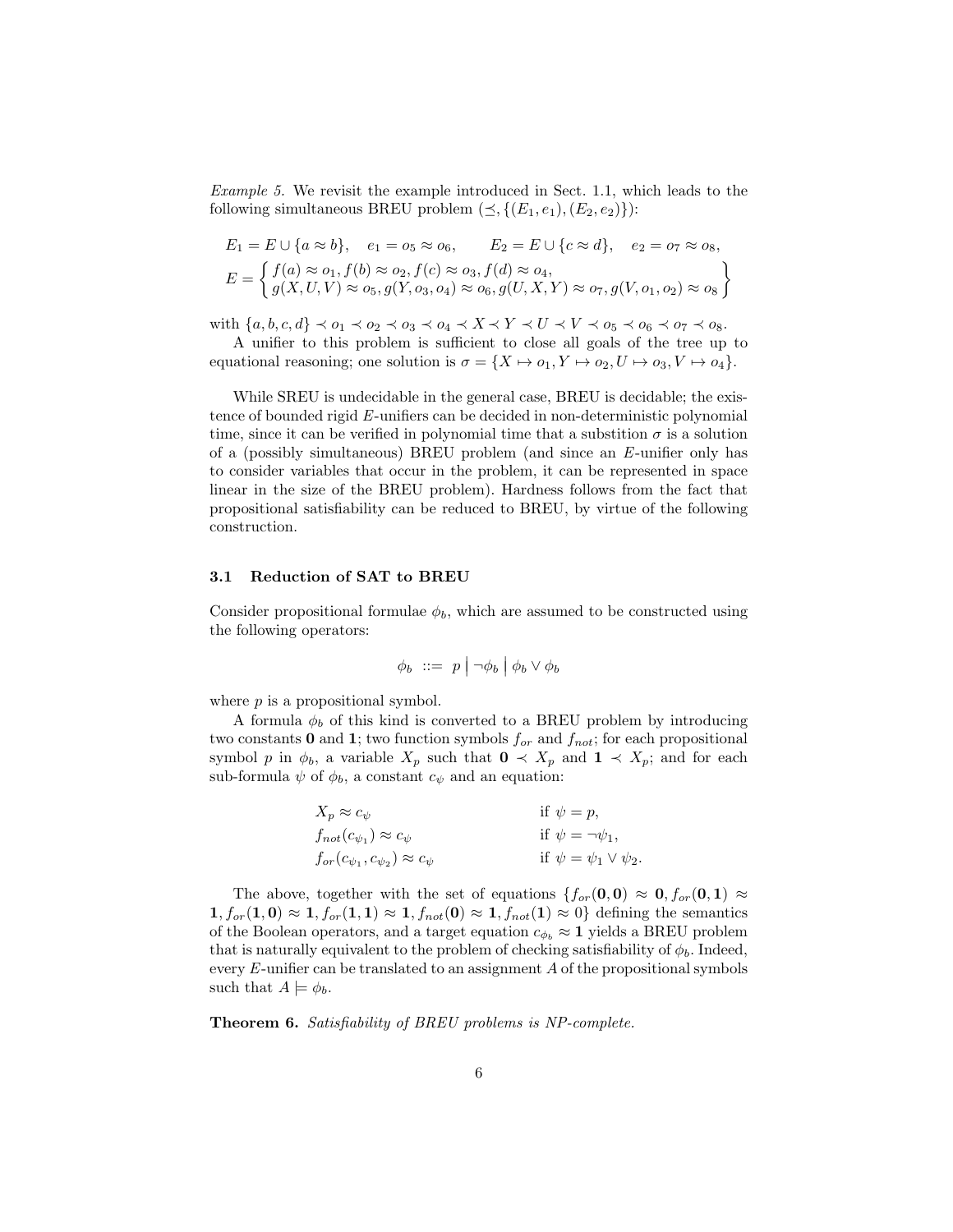#### 3.2 Generalisations

A number of generalisations in the definition of BREU are possible, but can uniformly be reduced to BREU as formulated in Def. 3, without causing a blowup in the size of the BREU problem.

General target constraints. Most importantly, there is no need to restrict BREU to single target equations e, instead arbitrary positive Boolean combinations of equations can be solved; this observation is useful for integration of BREU into calculi. Any such combination of equations can be transformed to a single target equation using a construction resembling that in Sec. 3.1, at the cost of introducing a linear number of new symbols and defining equations.

For the remainder of the paper, we assume that  $e$  in Def. 3 can indeed be any positive Boolean combination of atomic equations.

Arbitrary equations. BREU problems containing arbitrary (i.e., possibly nonflat) equations in  $E$  or as target equation can be handled by reduction to equisatisfiable BREU problems with only flat equations, in a manner similar to [1]. Any non-flat equation of the form  $t[f(\bar{c})] \approx s$  can be replaced by two new equations  $t[d] \approx s$  and  $f(\bar{c}) \approx d$ , where d is a fresh constant; the symmetric case, and non-flat target equations are handled similarly. Iterating this reduction eventually results in a problem with only flat equations.

Non-atomic E-unifiers. It is further possible to consider partial orders  $\preceq$  over arbitrary terms, as long as the set  $\{s \mid s \leq X\}$  is still finite for all variables X. Reduction to problems as in Def. 3 is done by introducing a fresh constant  $c_t$ and a (possibly non-flat) equation  $t \approx c_t$  for each compound term t occurring in a set  $\{s \mid s \leq X\}$  for some variable X in the BREU problem. A new order  $\preceq'$  is defined by replacing compound terms  $t$  with constants  $c_t$ , in such a way that

 $\{s \mid s \preceq' X\} = \{s \mid s \preceq X, s \text{ is atomic}\} \cup \{c_t \mid t \preceq X, t \text{ is compound}\}.$ 

With this in mind, it is possible to relax Def. 3 by including non-atomic unifiers  $\sigma$  (which might map variables to compound terms) as solutions to a BREU problem, as long as the condition  $X\sigma \preceq X$  holds for all variables X.

*Example 7.* Consider the generalised BREU problem  $B = (\preceq, E, e)$  defined by

$$
E = \{ f(f(a, b), c) \approx g(b), f(X, Y) \approx c, g(b) \approx a \}, \qquad e = a \approx c,
$$
  

$$
a \prec b \prec c \prec f(a, a) \prec f(a, b) \prec f(b, a) \prec f(b, b) \prec X \prec Y.
$$

Intuitively, the order  $\prec$  encodes the fact that an E-unifier has to be constructed that maps every variable to a term with at most one occurrence of  $f$ , and no occurrence of g. A solution is the substitution  $\sigma = \{X \mapsto f(a, b), Y \mapsto c\}.$ 

An equisatisfiable BREU problem according to Def. 3 is  $B' = (\preceq', E', e')$ :

$$
E' = \begin{cases} f(d_1, c) \approx d_2, f(a, b) \approx d_1, g(b) \approx d_2, f(X, Y) \approx c, g(b) \approx a, \\ f(a, a) \approx d_3, f(a, b) \approx d_4, f(b, a) \approx d_5, f(b, b) \approx d_6 \end{cases},
$$
  

$$
e' = e = a \approx c, \qquad a \prec' b \prec' c \prec' d_3 \prec' d_4 \prec' d_5 \prec' d_6 \prec' X \prec' Y,
$$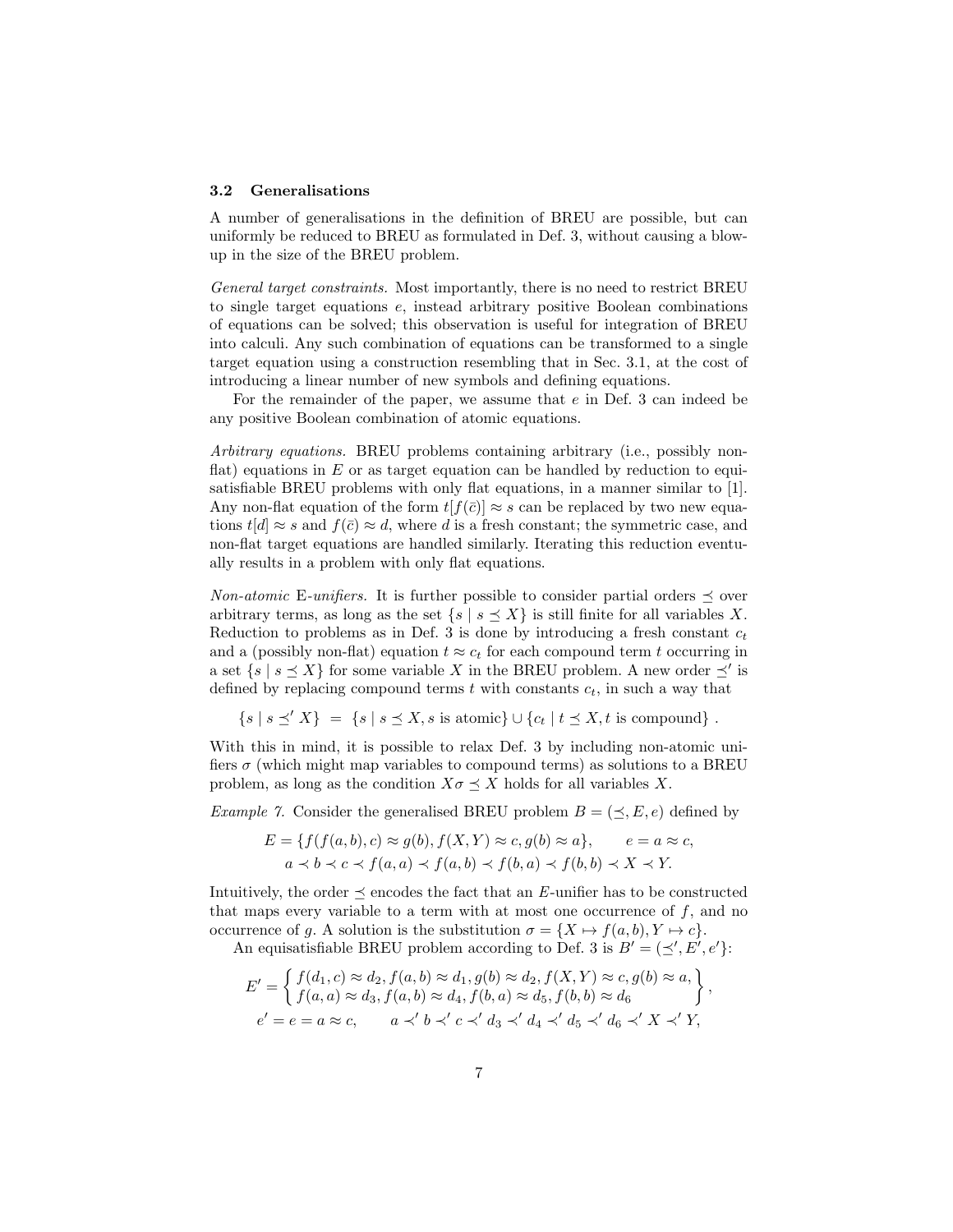with the E-unifier  $\sigma' = \{X \mapsto d_4, Y \mapsto c\}.$ 

### 3.3 Encoding of E-Unification into SAT

Since satisfiability of BREU problems is NP-complete, a natural approach to compute solutions is an encoding as a propositional SAT problem, so that the performance of modern SAT solvers can be put to use. A procedure for solving a BREU problem will consist of three steps: (i) generating a candidate E-unifier  $\sigma$ ; (ii) using congruence closure [1] to calculate the equivalence relation induced by the candidate  $\sigma$  and the equations of the BREU problem; and (iii) checking if the BREU target equation is satisfied by this relation.

Each of these steps can be encoded into SAT. Candidate E-unifiers  $\sigma$  are represented by a set of bit-vector variables storing the index of the term  $X\sigma$ that each variable  $X$  is mapped to. To guess candidate  $E$ -unifiers, it is then just necessary to encode the conditions  $X\sigma \preceq X$  as a propositional formula.

A congruence closure procedure can be modelled by representing intermediate results (i.e., equivalence relations) as a sequence of union-find data structures. To represent such a data structure in SAT, it suffices to introduce one bit-vector variable per atomic term t occurring in the BREU problem, storing the index of the parent of  $t$  in the union-find forest. Propositional constraints are added to characterise well-formed union-find forests, and to define the derivation of each forest from the previous one.

Lastly, to check the correctness of the candidate  $\sigma$ , it is asserted that the target equation is satisfied in the last union-find structure.

# 4 A First-order Logic Calculus with E-Unification

We will now introduce our sequent calculus for first-order logic with equality. The calculus operates only on flat formulae, and is kept quite minimalist to illustrate the use of free variables and BREU for delayed instantiation; for practical purposes, many refinements are possible, some of which are outlined in Sect. 6. The BREU procedure is utilised to define a global closure rule that discharges all goals of a proof tree simultaneously. Proof construction is intended to be done in upward direction and backtracking-free manner, following the proof procedures presented in [10, 14]; this is possible because all calculus rules are non-destructive and the overall calculus proof-confluent. We will show that fair application of the proof rules is complete.

The propositional, first-order, and equational rules of the calculus are shown in Table 1. Propositional and first-order rules mostly correspond to the classical system LK [8], however, keeping all structural rules implicit ( $\Gamma$  and  $\Delta$  are sets of formulae). The first-order rules use Skolem symbols  $c \in C$  for existential quantifiers in the antecedent, and fresh free variables  $X \in V$  for universal quantifiers; and similarly for formulae in the succedent.

The equational rules simplify terms by means of ordered ground rewriting. Given a proof tree, we introduce a strict partial order  $\prec \subseteq (C\cup V)^2$  over constants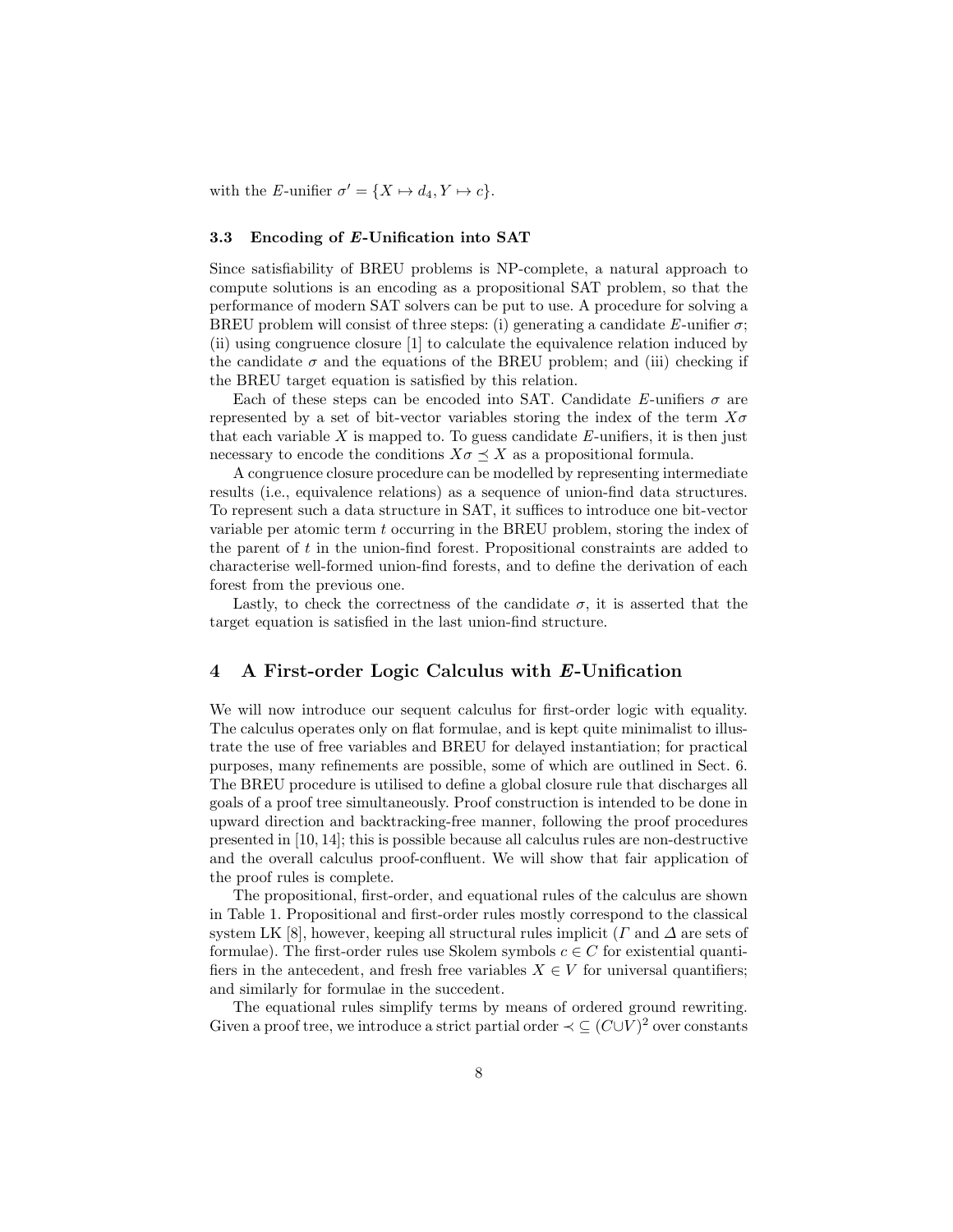Table 1. Our sequent calculus for first-order logic with equality. In rules  $\forall L$  and  $\exists R$ , X is a fresh variable, whereas the rules  $\exists$ L and  $\forall$ R introduce a fresh constant c. In ≈L and  $\approx$ R, the equation  $(t' \approx s')[t/s]$  is the result of replacing all occurrences of t with s.

| $\frac{\varGamma, \phi, \psi \vdash \varDelta}{\varGamma, \phi \land \psi \vdash \varDelta} \land L$                                 | $\frac{\Gamma\;\vdash\; \phi, \varDelta\  \  \, \Gamma\;\vdash\;\psi, \varDelta}{\Gamma\;\vdash\; \phi \land \psi, \varDelta} \;\land{\rm R}$ | $\frac{\Gamma \vdash \phi, \Delta}{\Gamma, \neg \phi \vdash \Delta} \neg L$                                                                                                                                    |
|--------------------------------------------------------------------------------------------------------------------------------------|-----------------------------------------------------------------------------------------------------------------------------------------------|----------------------------------------------------------------------------------------------------------------------------------------------------------------------------------------------------------------|
| $\frac{\Gamma, \phi \vdash \Delta \quad \Gamma, \psi \vdash \Delta}{\Gamma, \phi \vee \psi \vdash \Delta} \lor L$                    | $\frac{\Gamma \vdash \phi, \psi, \Delta}{\Gamma \vdash \phi \vee \psi, \Delta} \vee R$                                                        | $\frac{\Gamma, \phi \vdash \Delta}{\Gamma \vdash \neg \phi, \Delta} \neg R$                                                                                                                                    |
| $\frac{\Gamma,\forall x.\phi,\phi[x/X] \;\vdash\; \Delta}{\Gamma,\forall x.\phi \;\vdash\; \Delta} \;\; \forall L$                   | $\frac{\Gamma \ \vdash \ \phi[x/c], \Delta}{\Gamma \ \vdash \ \forall x. \phi, \Delta} \ \forall R$                                           | $\frac{\Gamma \vdash \Delta}{\Gamma s \approx s \vdash \Delta} \approx ELM$                                                                                                                                    |
| $\frac{\Gamma, \phi[x/c] \vdash \Delta}{\Gamma, \exists x. \phi \vdash \Delta} \exists L$                                            | $\frac{\Gamma \ \vdash \ \exists x.\phi,\phi[x/X],\Delta}{\Gamma \ \vdash \ \exists x.\phi,\Delta} \ \exists R$                               | $\frac{*}{\Gamma\;\vdash\; s\approx s, \varDelta} \approx c\text{lose}$                                                                                                                                        |
| $\frac{\Gamma, t \approx s \vdash \Delta}{\Gamma, s \approx t \vdash \Delta} \approx$ ORIENT                                         | where $t \succ s$                                                                                                                             |                                                                                                                                                                                                                |
| $\frac{\Gamma, t \approx s, (t' \approx s')[t/s] \ \vdash \ \Delta}{\Gamma, t \approx s, t' \approx s' \ \vdash \ \Delta} \approx L$ | where $t > s$ and $t' > s'$ , the term t occurs<br>in $t' \approx s'$ , and if $t = t'$ then $s' \succ s$                                     |                                                                                                                                                                                                                |
| $\frac{\Gamma, t \approx s \vdash (t' \approx s')[t/s], \Delta}{\Gamma, t \approx s \vdash t' \approx s', \Delta} \approx R$         |                                                                                                                                               | where $t > s$ and the term t occurs in $t' \approx s'$                                                                                                                                                         |
| $\frac{\ast}{\Gamma_1 \vdash \Delta_1} \cdots \frac{\ast}{\Gamma_n \vdash \Delta_n}$ BREU<br>$\frac{1}{\sqrt{1 + \Delta}}$           | of the proof, $E_i = \{t \approx s \in \Gamma_i\}$ are flat<br>BREU problem $(\preceq, (E_i, e_i)_{i=1}^n)$ is solvable                       | where $\Gamma_1 \vdash \Delta_1, \ldots, \Gamma_n \vdash \Delta_n$ are all open goals<br>antecedent equations, $e_i = \bigvee \{ t \approx s \in \Delta_i \}$ are<br>succedent equations, and the simultaneous |

and free variables reflecting the order in which symbols are introduced by the rules  $\forall L, \forall R, \exists L, \exists R$ : we define  $s \prec t$  if the constant or variable t was introduced above the symbol s, or if s is a symbol already occurring in the root sequent and t is introduced by some rule in the proof. For instance, for the proof shown in Sect. 1.1, the partial order shown in Example 5 is derived.

By slight abuse of notation, we also write  $s \prec f(t_1, \ldots, t_n)$  if s does not start with a function symbol. The rule  $\approx$ ORIENT moves the bigger term to the left-hand side of an equation.  $\approx$ L and  $\approx$ R can be used to replace occurrences of the (bigger) left-hand side term of an equation with the smaller right-hand side term; this rewriting is purely ground and does not unify expressions containing free variables (unification is entirely left to the breu closure rule discussed in the next paragraph). As a consequence, and since  $\prec$  is well-founded, rewriting is terminating and confluent, and in fact implements a congruence closure procedure [1] that eventually replaces every term with a unique representative term of its equivalence class modulo equations in the antecedent.

The BREU rule operates globally and closes all remaining goals of a proof if a global E-unifier  $\sigma$  exists that solves some succedent equation in each goal. The rule makes use of the non-strict partial order  $\preceq$  corresponding to  $\prec$ , with the implication that every variable  $X$  can be mapped to symbols that were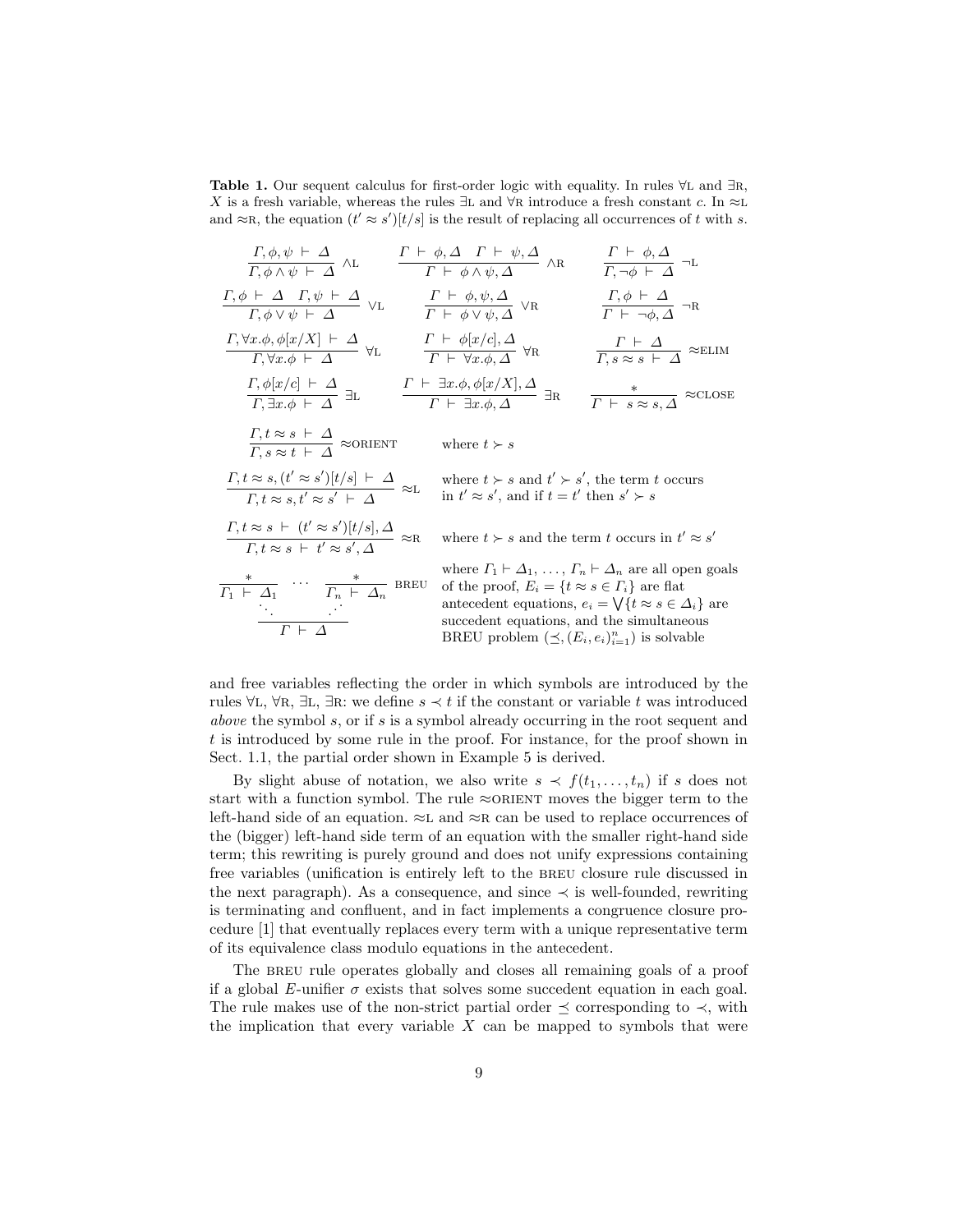introduced prior to  $X$  in the proof. To encode non-emptiness of the universe, we assume that there is some constant  $c_{\perp} \in C$  below all variables  $X \in V$  in a proof  $(c<sub>⊥</sub> \prec X$  for all  $X \in V$ ); if the proof itself does not contain such a constant, it is assumed that  $c_{\perp}$  is some fresh constant with  $c_{\perp} \prec X$  for all variables X.

### 5 Properties of the Calculus

### 5.1 Soundness

The soundness of the calculus from Table 1 can be shown by substituting constants for all free variables, and observing the local soundness of each rule.

**Lemma 8.** Suppose  $\Gamma \vdash \Delta$  is a sequent without free variables. If a closed proof can be constructed for  $\Gamma \vdash \Delta$  using the calculus in Table 1, then  $\Gamma \vdash \Delta$  is valid.

*Proof.* We assume that a proof for  $\Gamma \vdash \Delta$  was closed using rule BREU, with a unifier  $\sigma$  that maps every variable X occurring in the proof to a constant  $X\sigma \in C$ with  $X\sigma \prec X$ . In case all goals were closed using ≈CLOSE,  $X\sigma$  can be some arbitrary constant with  $X\sigma \prec X$ .

By induction, it can be shown that the instance  $(\Gamma' \vdash \Delta')\sigma = \Gamma'\sigma \vdash \Delta'\sigma$  of every sequent  $\Gamma' \vdash \Delta'$  occurring in the proof is valid. This is the case for every goal discharged using rule BREU by definition. For all other rules, it is the case that if the  $\sigma$ -instance of the premises is valid, then also the  $\sigma$ -instance of the conclusion is valid. We show two cases, the other rules are verified similarly:

- ∃L: assume that the instantiated premise  $(\Gamma, \phi[x/c] \vdash \Delta)\sigma$  is valid. Since c is fresh, we know that  $X \prec c$  for all free variables X in  $\Gamma$ ,  $\exists x.\phi \vdash \Delta$ . Therefore  $X\sigma \prec c$ , and it follows that  $(\Gamma, \exists x.\phi \vdash \Delta)\sigma$  does not contain c. Validity of  $(\Gamma, \phi[x/c] \vdash \Delta)\sigma$  then implies validity of  $\forall x.(\bigwedge \Gamma \wedge \phi \rightarrow \bigvee \Delta)\sigma$ , and equivalently of  $(\Gamma, \exists x.\phi \vdash \Delta)\sigma$ .
- $\approx L$ : assume that  $(\Gamma, t \approx s, (t' \approx s')[t/s] \vdash \Delta)\sigma$  is valid. Then the conclusion  $(T, t \approx s, t' \approx s' \vdash \Delta)\sigma$  is valid, too, since the conjunctions  $(t \approx s \wedge t' \approx s')\sigma$ and  $(t \approx s \wedge (t' \approx s')[t/s])\sigma$  are equivalent.

Since the root sequent  $\Gamma \vdash \Delta$  does not contain any free variables, it is implied that  $(\Gamma \vdash \Delta) \sigma = \Gamma \vdash \Delta$  is valid.

### 5.2 Completeness

The completeness of the calculus can be shown using a model construction argument (e.g., [8]), which also implies that every attempt to construct a proof of a valid sequent in a "fair" manner will ultimately be successful; this ensures that proofs can always be found without the need for backtracking (although backtracking might sometimes lead to success more quickly, of course).

We call a proof search strategy for the calculus in Table 1 *fair* if the propositional and first-order rules  $\wedge L$ ,  $\wedge R$ ,  $\vee L$ ,  $\vee R$ ,  $\neg L$ ,  $\neg R$ ,  $\forall L$ ,  $\forall R$ ,  $\exists L$ ,  $\exists R$  are always eventually applied when they are applicable to some formula, and if every proof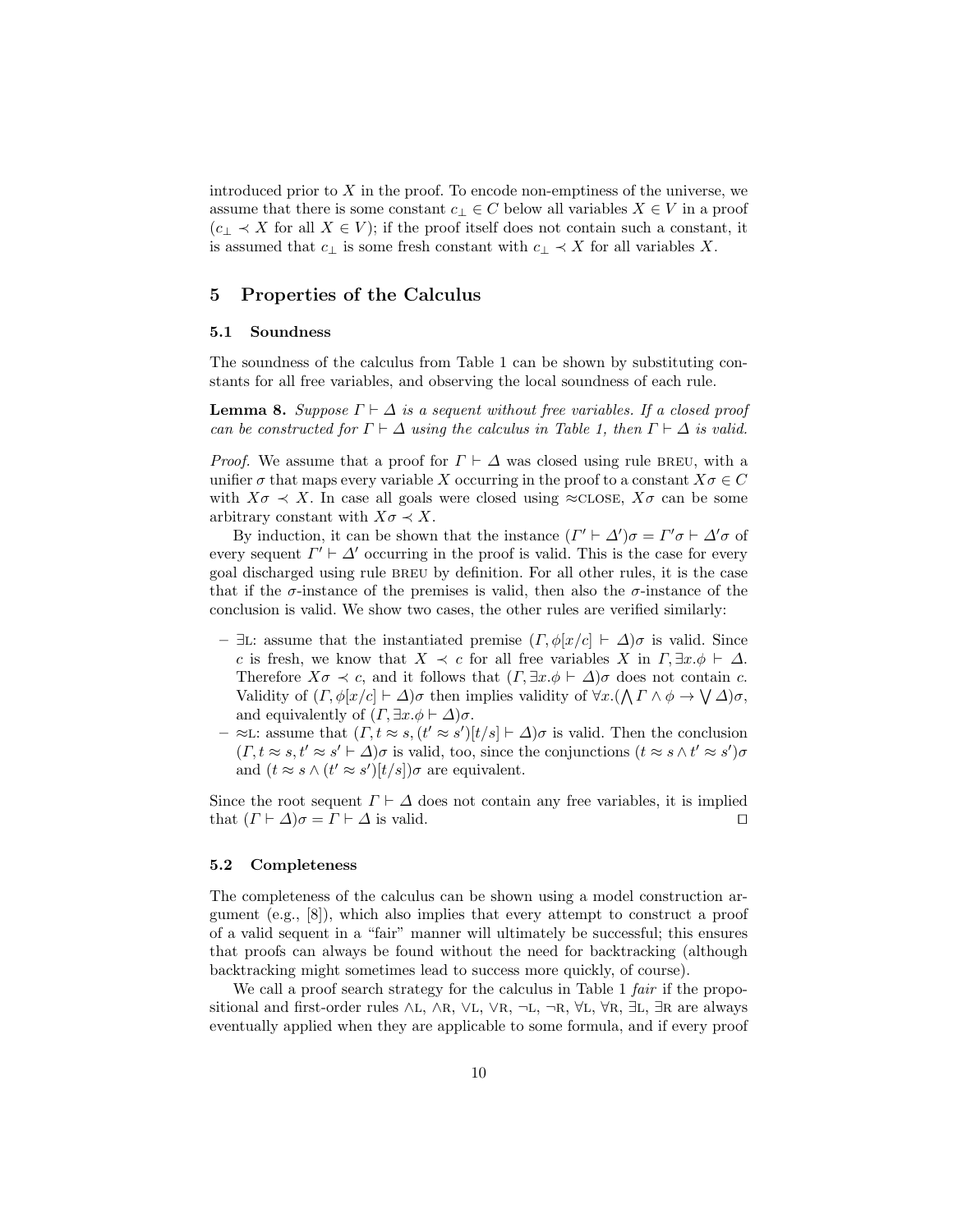goal in which one of those rules is applicable is eventually expanded. This implies, in particular, that ∀l and ∃r are applied unboundedly often to every quantified formula. Fairness does not mandate the application of the equational rules, which are subsumed by BREU; eager application of equational rules is in practice cheap and advisable for performance, however.

Lemma 9 (Completeness of fair proof search). Suppose  $\Gamma \vdash \Delta$  is a sequent without free variables, and suppose that a proof is constructed in a fair manner. If  $\Gamma \vdash \Delta$  is valid, then eventually a proof tree will be obtained that can be closed using the rule BREU.

In order to prove this lemma, we first consider a "ground" version  $GC$  of our calculus, obtained by removing the rule BREU, and by replacing  $\forall L$  and  $\exists R$  with the following ground rules:

$$
\frac{\Gamma, \forall x.\phi, \phi[x/c] \vdash \Delta}{\Gamma, \forall x.\phi \vdash \Delta} \ \forall \mathbf{L}_g \,, \qquad \frac{\Gamma \vdash \exists x.\phi, \phi[x/c], \Delta}{\Gamma \vdash \exists x.\phi, \Delta} \ \exists \mathbf{R}_g
$$

where  $c$  is an arbitrary constant.  $GC$  has the property that systematic application of the rules will either eventually produce a closed proof, or lead to a saturated (possibly infinite) branch from which a model can be derived:

**Definition 10.** An open proof branch in GC labelled with sequents  $\Gamma_0 \vdash \Delta_0$ ,  $\Gamma_1 \vdash \Delta_1, \ldots$  (where  $\Gamma_0 \vdash \Delta_0$  is the root of the proof) is called saturated if

(i) the branch is finite and no rule is applicable in the goal sequent  $\Gamma_n \vdash \Delta_n$ ; or (ii) the branch is infinite, and for the limit sets  $\Gamma^{\infty}, \Delta^{\infty}$  of formulae occurring on the branch, as well as the sets  $\Gamma^p$ ,  $\Delta^p$  of persistent formulae

$$
\Gamma^{\infty} = \bigcup_{i \geq 0} \Gamma_i, \quad \Delta^{\infty} = \bigcup_{i \geq 0} \Delta_i, \quad \Gamma_p = \bigcup_{i \geq 0} \bigcap_{j \geq i} \Gamma_j, \quad \Delta_p = \bigcup_{i \geq 0} \bigcap_{j \geq i} \Delta_j
$$

it is the case that (a)  $\Gamma_p$  only contains equations and  $\forall$ -quantified formulae; (b)  $\Delta_p$  only contains equations and  $\exists$ -quantified formulae; (c) none of the rules ≈ELIM, ≈CLOSE, ≈ORIENT, ≈L, ≈R is applicable in  $\Gamma_p \vdash \Delta_p$ ; (d) at least one constant c occurs on the branch; (e) for every formula  $\forall x.\phi \in \Gamma_p$ and every constant c occurring on the branch, there is an instance  $\phi[x/c] \in$  $\Gamma^{\infty}$ ; and (f) for every formula  $\exists x.\phi \in \Delta_p$  and every constant c there is an instance  $\phi[x/c] \in \Delta^{\infty}$ .

The ability to construct saturated branches follows directly from the observation that application of the GC-rules other than  $\forall L_q$  and  $\exists L_q$  terminates (because  $\prec$  is well-founded), and that  $\forall L_g$  and  $\exists L_g$  can be managed in a fair way using a work queue. The property (ii)–(d) encodes non-emptiness of universes, and is ensured by instantiating every formula  $\forall x.\phi \in \Gamma_p$  and  $\exists x.\phi \in \Delta_p$  at least once on every branch (e.g., using the  $\prec$ -smallest constant  $c_{\perp}$ ).

Lemma 11. If a (finite or infinite) GC proof contains a saturated branch, then the root sequent  $\Gamma \vdash \Delta$  has a counter-model (is invalid).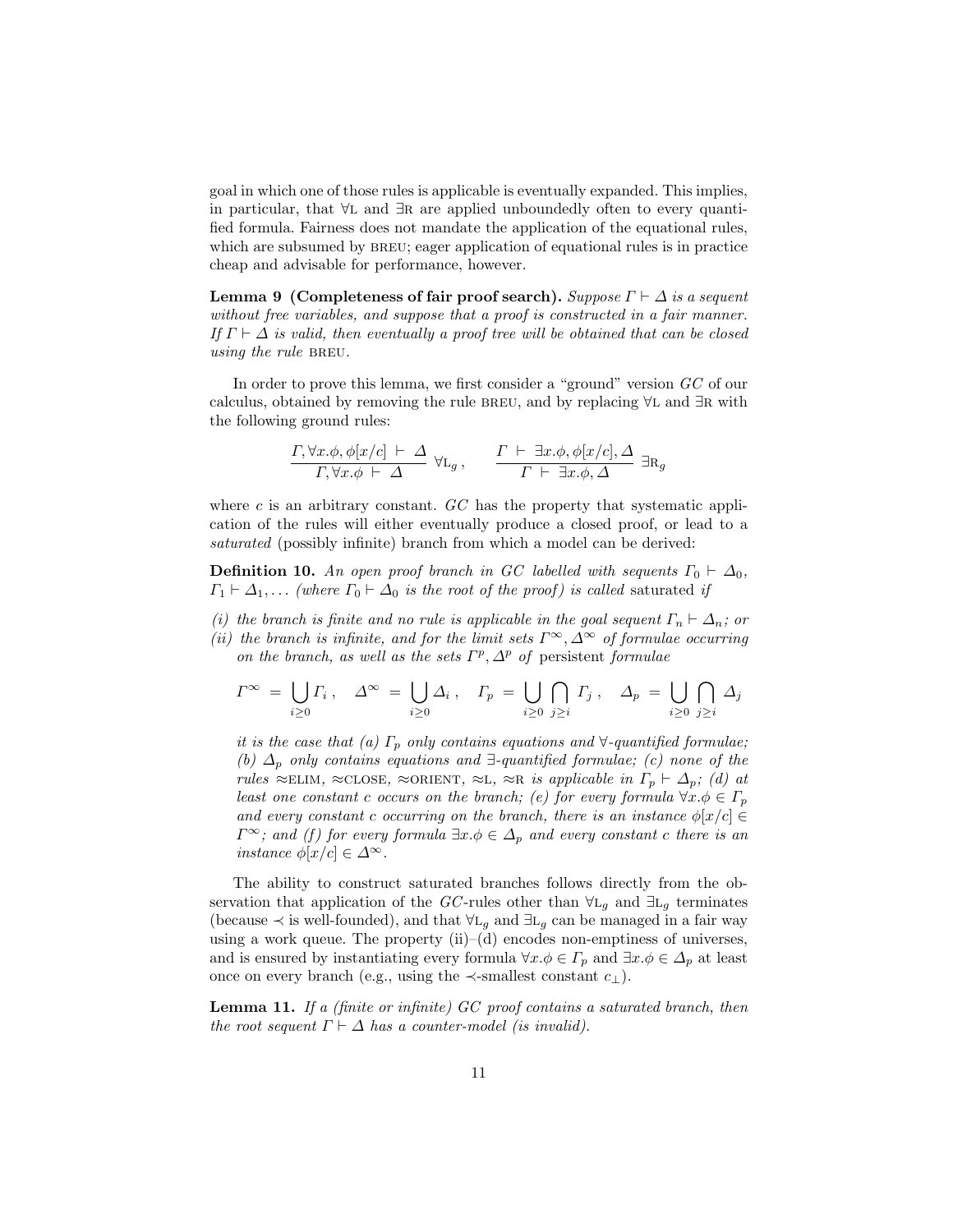*Proof.* We use persistent equations to construct a structure  $S = (U, I)$ . In case of a finite saturated branch, persistent formulae are the ones in the goal; without loss of generality, we assume that also finite branches contain at least one constant. U is chosen as the set of constants that do not occur as left-hand side of some persistent antecedent equation; left-hand side terms are interpreted as the right-hand side constants. In case the value of some function application  $f(c_1, \ldots, c_n)$  is not determined by the equations, we set the value to some arbitrary constant  $c \in U$ :

$$
U = \{c \in C \mid c \text{ occurs in } \Gamma^{\infty} \cup \Delta^{\infty}\} \setminus \{c \mid c \approx d \in \Gamma_p\}
$$

$$
I(c) = \begin{cases} d & \text{if there exists an equation } c \approx d \in \Gamma_p \\ c & \text{otherwise} \end{cases}
$$

$$
I(f)(c_1, \dots, c_n) = \begin{cases} d & \text{if there exists an equation } f(c_1, \dots, c_n) \approx d \in \Gamma_p \\ c & \text{otherwise, for some arbitrary } c \in U \end{cases}
$$

Since no equational rule is applicable in  $\Gamma_p \vdash \Delta_p$ , it is clear that val $s(t \approx s)$ true for every  $t \approx s \in \Gamma_p$ , and val $s(t \approx s) = false$  for every  $t \approx s \in \Delta_p$ .

By well-founded induction over the equations in  $\Gamma^{\infty}$ , it can then be shown that in fact all equations in  $\Gamma^\infty$  evaluate to *true* under S. For this we define a well-founded order  $\prec'$  over flat equations (for  $c, d \in C$ ,  $\overline{c}, \overline{c'} \in C^*$ ,  $f, g \in F$ , and  $\prec_{\text{lex}}$  the well-founded lexicographic order induced by  $\prec$ ):

$$
(c \approx d) \prec' (c' \approx d') \Leftrightarrow (d, c) \prec_{\text{lex}} (d', c'), \quad (c \approx d) \prec' (f(\bar{c}) \approx d'),(f(\bar{c}) \approx d) \prec' (g(\bar{c}') \approx d') \Leftrightarrow f = g \text{ and } (d, \bar{c}) \prec_{\text{lex}} (d', \bar{c}').
$$

In particular, note that in any application of rule  $\approx$ L we have  $(t \approx s) \prec' (t' \approx s')$ and  $(t' \approx s')[t/s] \prec' (t' \approx s')$ ; this implies that if all equations  $\prec'$ -smaller than  $t' \approx s'$  hold, then also  $t' \approx s'$  holds. In the same way, it can be proven that all equations in  $\Delta^{\infty}$  evaluate to *false*.

By induction over the depth of formulae we can conclude that all formulae (not only equations) in  $\Gamma^{\infty}$  evaluate to true, and all formulae in  $\Delta^{\infty}$  to false.  $\Box$ 

Proof (Lem. 9). Assume that an (unsuccessful) attempt was made to construct a proof P for the valid sequent  $\Gamma \vdash \Delta$  by fair application of the rules in Table 1. We define a global mapping  $v: V \to C$  of variables occurring in P to constants, and use v to map P to a  $GC$ -proof with a saturated branch. The mapping v is defined successively by depth-first traversal of  $P$ , visiting sequents closer to the root earlier than sequents further away. Note that for each branch that has not been closed by applying ≈close, fairness implies that  $\forall L$  ( $\exists R$ ) has been applied infinitely often to every universally quantified formula in the antecedent (existentially quantified formula in the succedent).

When a node is visited where a new variable X is introduced by  $\forall L$  or  $\exists R$  for a quantified formula  $\phi$ , set  $v(X) = c$  for some constant  $c \prec X$  that is  $\prec$ -minimal among the constants that have *not yet* been assigned for the same formula  $\phi$  on this branch. If no such constant exists, an arbitrary constant  $c \prec X$  is chosen. On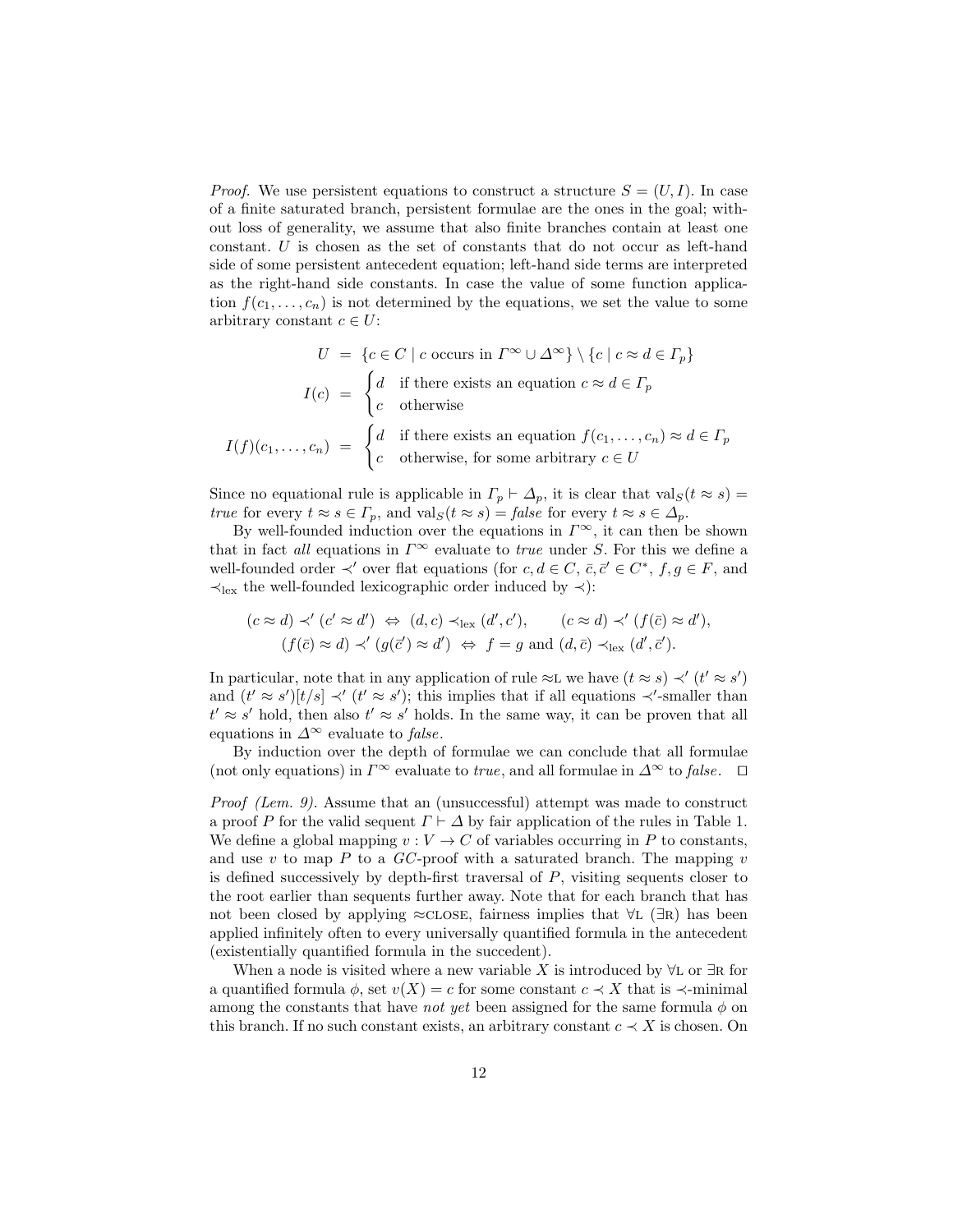every infinite branch, this ensures that for every quantified formula  $\phi$  handled via  $\forall L$  or  $\exists R$ , and every constant c occurring on the branch, there is some application of  $\forall$ L or  $\exists$ R to  $\phi$  such that the introduced variable X is mapped to  $c = v(X)$ .

The function  $v$  can then be used to translate  $P$  to a  $GC$ -proof  $P'$ , replacing each variable X with the constant  $v(X)$ , and inserting exhaustive applications of the equational rules wherever they are applicable. By Lem. 11 and since  $\Gamma \vdash \Delta$  is valid, each branch in  $P'$  can be closed after finitely many steps through  $\approx$ CLOSE. This implies that it has to be possible to close the corresponding finite prefix of the original proof  $P$  using rule BREU, with the mapping  $v$  restricted to the variables occurring in the prefix as  $E$ -unifier.  $\square$ 

# 6 Refinements of the Calculus

The presented calculus can be refined in many practically relevant ways; in the scope of this paper, we only outline three modifications that we use in our implementation (also see Sect. 7).

General instantiation. Similar the subterm instantiation method proposed by Kanger [13], our system explicitly generates constants representing all terms possibly required for instantiation of quantified formulae, through application of ∃l and ∀r. While subterm instantiation is complete, it has been observed (e.g., in [6]) that resulting proofs can sometimes be significantly longer than the shortest proofs that can be obtained when considering arbitrary instances of quantified formulae. Instantiation with new terms can be simulated in our systems by adding a rule TOT representing the totality axiom  $\forall \bar{x}.\exists y$ .  $f(\bar{x}) \approx y$ , which iteratively increases the range of terms considered for substitution by the BREU rule. In TOT, f is a function symbol,  $X_1, \ldots, X_n$  are fresh variables, and c is a fresh constant (and we set  $X_i \prec c$  for all  $i \in \{1, \ldots, n\}$ ):

$$
\frac{\Gamma, f(X_1, \dots, X_n) \approx c \vdash \Delta}{\Gamma \vdash \Delta} \text{ tor}
$$

Local closure. The closure rule BREU can be generalised to operate not only on complete proof trees, but also on arbitrary sub-trees, and thus be used to guide proof expansion. For any sub-tree  $t$ , it can be checked (i) whether all goals in t contain equations that are simultaneously E-unifiable; as long as this is not the case, proof expansion can focus on  $t$ , since rules applied to branches outside of t will not be helpful; and (ii) whether the goals in t are  $E$ -unifiable with a unifier  $\sigma$  such that  $X\sigma = X$  for all variables X that occur outside of t; in this case, t can be closed permanently and does not have to be considered again. It is also possible to define a notion of unsatisfiable cores for E-unification problems, which can further refine the selection of goals to be expanded.

Ground instantiation. It has also been observed that handling of quantifiers using free variables is very powerful, but is excessively expensive in case of simple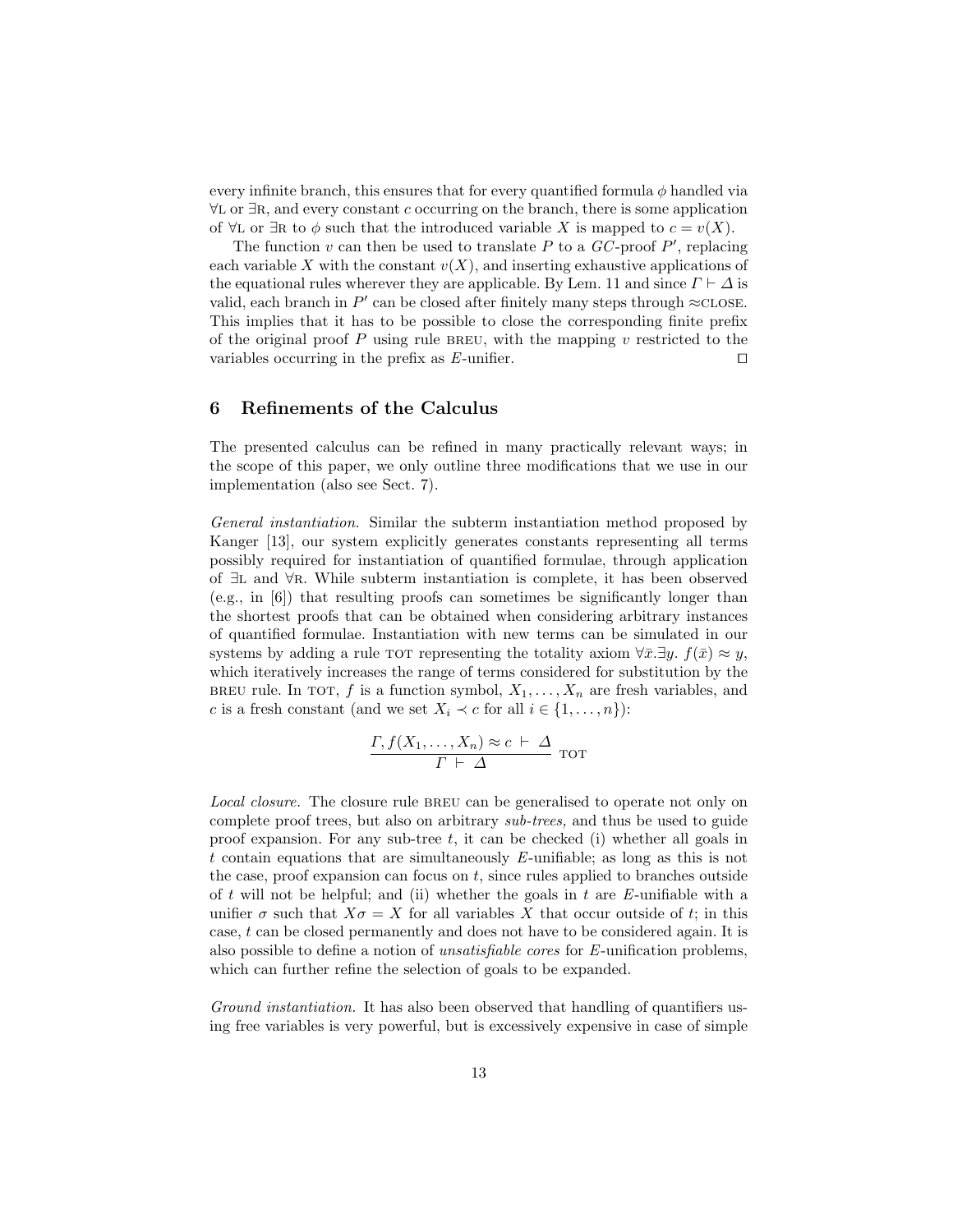Table 2. Comparison of our prototypical implementation on TPTP benchmarks. The numbers indicate how many benchmarks in each group could be solved; the runtime per benchmark was limited to 240s (wall clock time). All experiments were done on an AMD Opteron 2220 SE machine, running 64-bit Linux, heap space limited to 1.5GB.

|                                    | FOF      | FOF       | CNF      | <b>CNF</b> |
|------------------------------------|----------|-----------|----------|------------|
|                                    | with eq. | $w/o$ eq. | with eq. | $w/o$ eq.  |
| $Prances + BREU$                   | 211      | 325       | 203      | 252        |
| Hyper 1.0 <sub>-16112014</sub> [2] | 119      | 378       | 160      | 305        |
| leanCoP $2.2$ (CASC-J7)            | 153      | 379       |          |            |

quantified formulae that have to be instantiated many times, and provides little guidance for proof construction. Possible solutions include the use of connection conditions, universal variables, or simplification rules [3, 12]. In our implementation, we use a more straightforward hybrid approach that combines free variables with ground instantiation through E-matching [15]; in combination, free variables and e-matching can solve significantly more problems than either technique individually. E-matching can be integrated naturally in our calculus without losing completeness, following [15]; in general this requires the use of the rule TOT shown above.

# 7 Experimental Results

We are in the process of implementing our BREU algorithm, and the calculus from Sect. 4, as an extension of the Princess theorem prover  $[14].^2$  Our implementation uses the SAT encoding outlined in Sect. 3.3, and the Sat4j solver to solve the resulting constraints; we also include the refinements discussed in Sect. 6. Considered benchmarks were randomly selected TPTP v.6.1.0 problems with status Theorem or Unsatisfiable. To illustrate strengths and weaknesses of the compared tools, the benchmarks were categorised into FOF (first-order) problems with equality, FOF problems without equality, CNF (clause normal form) problems with equality, and CNF problems without equality. 500 benchmarks from all of TPTP were chosen in each group.

We compared our BREU implementation with the tableau provers Hyper and leanCoP from the CASC-J7 competition. Hyper uses the superpositionbased equality reasoning from [2], whereas leanCoP relies on explicit equality axioms. The experimental results shown in Table 2 are still preliminary, and expected to change as further optimisations in our BREU procedure are done. However, it can be seen that even our current implementation of BREU shows performance that is comparable with the other tableau systems in all groups of benchmarks, and outperforms the other systems on benchmarks with equality.

<sup>1</sup> leanCoP cannot process benchmarks in the TPTP CNF dialect.

 $^2$  http://user.it.uu.se/~petba168/breu/